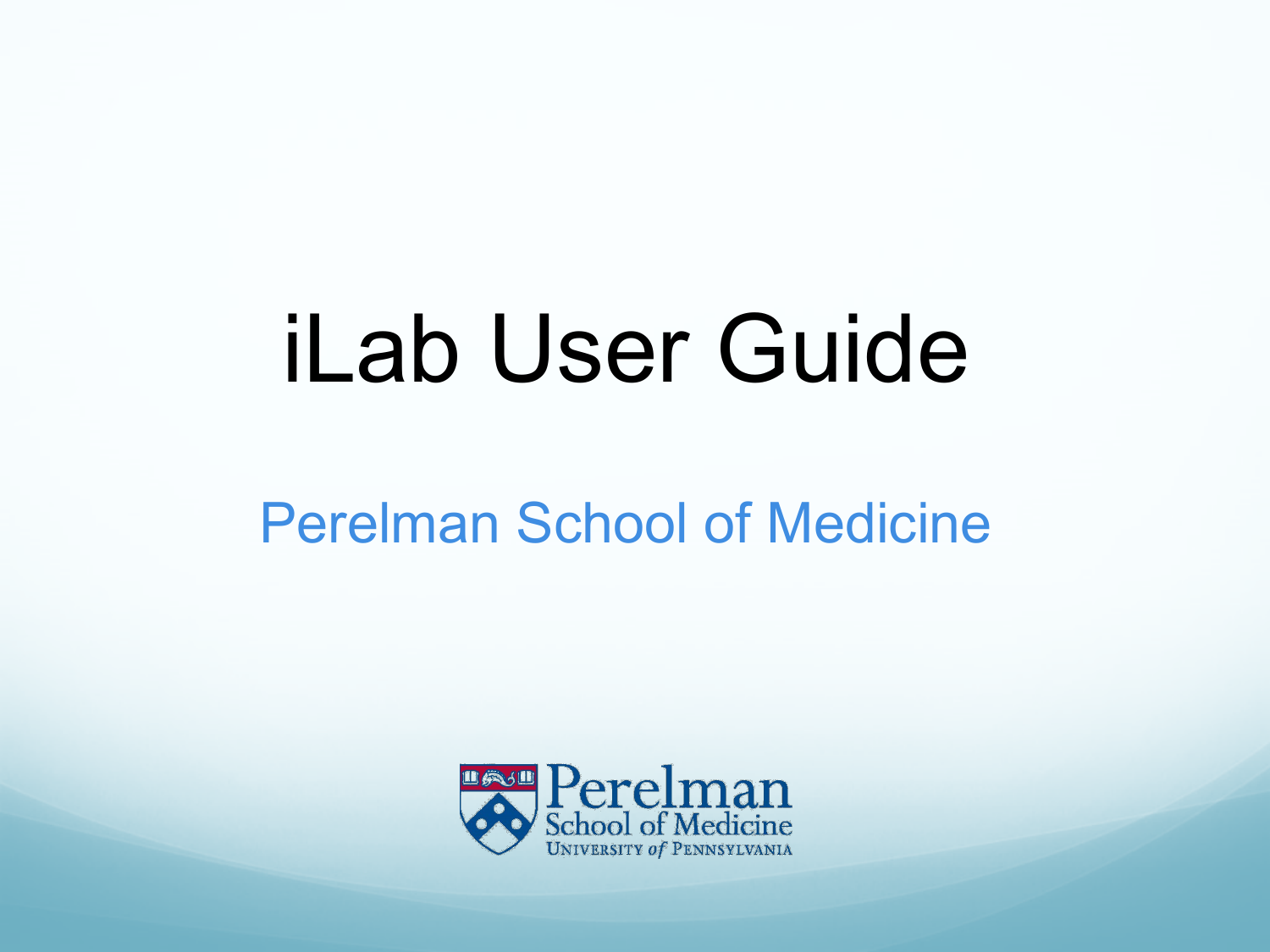## iLab Link

#### This user guide is based on a demo core,

### but the interface is the same for all PSOM iLab cores.

Link to iLab cores at Penn Medicine:

<https://med-upenn.corefacilities.org/landing/264>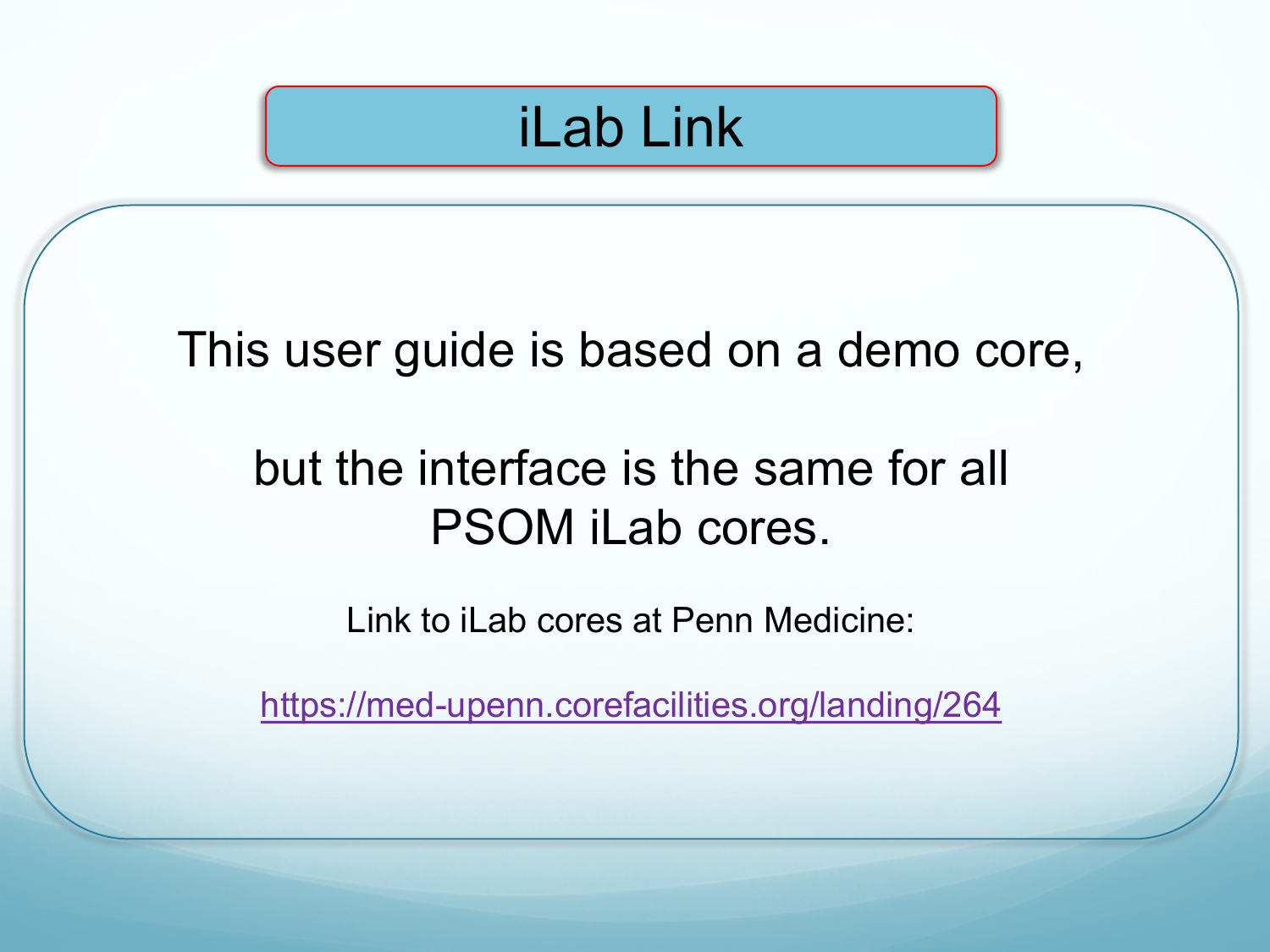### Select from the tabs to request services or schedule equipment time

| Cross <b>Lab</b><br>Ξ<br>iLab Operations Software<br>Search.                                                                                                                                                                                                   | & Curtis Embree v<br>Q<br>Go<br><b>Help</b>        |
|----------------------------------------------------------------------------------------------------------------------------------------------------------------------------------------------------------------------------------------------------------------|----------------------------------------------------|
| Demo Core (UPenn)                                                                                                                                                                                                                                              | <b>Penn Medicine</b>                               |
| About Our Core<br><b>Schedule Equipment</b>                                                                                                                                                                                                                    | Request Services<br>View My Requests<br>Contact Us |
| <b>Schedule Equipment</b>                                                                                                                                                                                                                                      | Go to Kiosk                                        |
|                                                                                                                                                                                                                                                                |                                                    |
| The header information on each tab can include any information important for reasearchers to know. For example:<br><b>Cancellation Policy</b><br>Users are allowed to cancel a reservation without penalty up to 'one hour' before the reservation start time. |                                                    |
| Aria FACS - test description pricing<br>Description of the Aria FACS, including what it does, the training requirements, etc.                                                                                                                                  | $\odot$<br>View Schedule                           |
| Cell Sorter description pricing                                                                                                                                                                                                                                | ಂ<br>View Schedule                                 |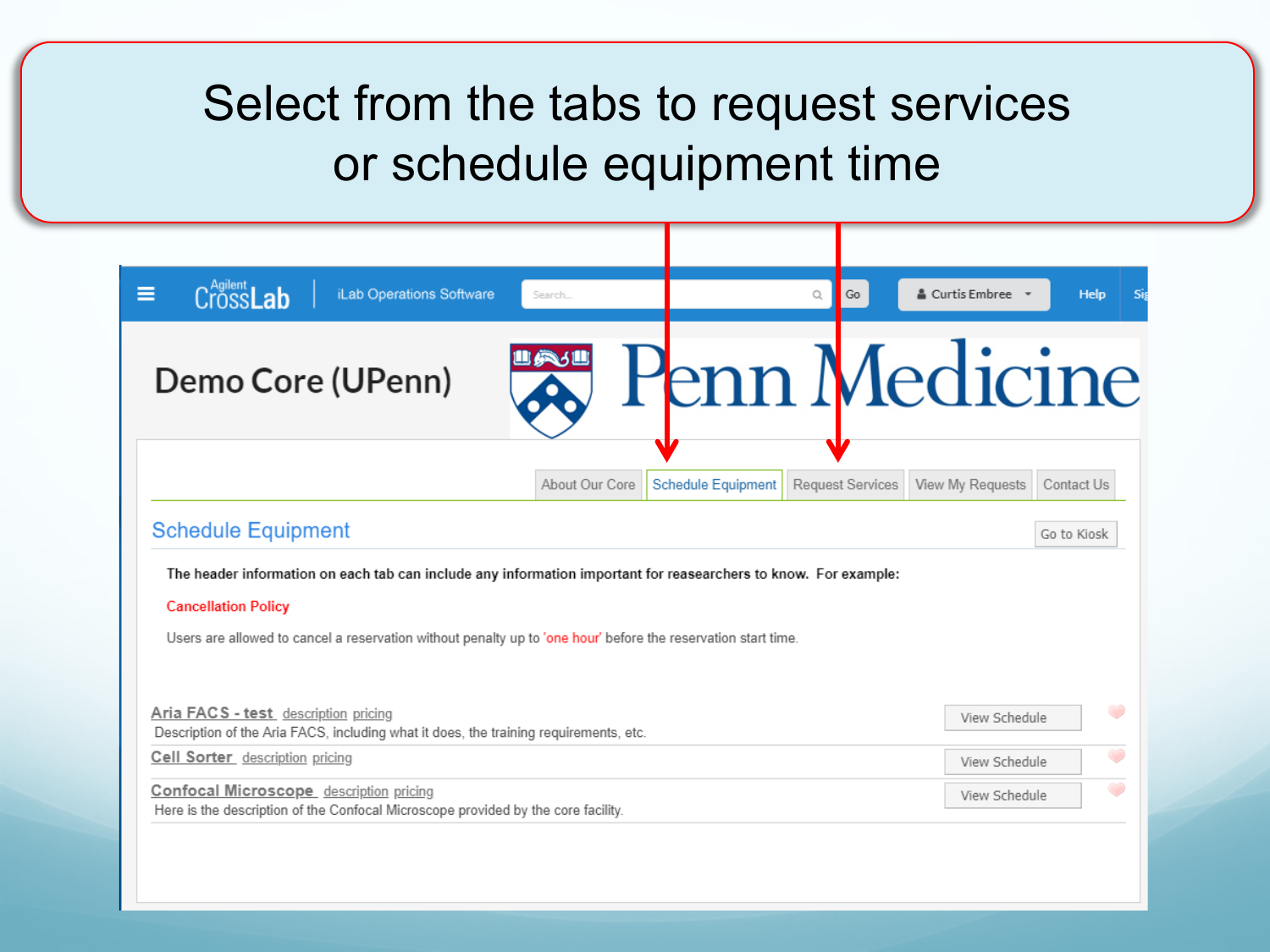## **Ordering Core Services**

On the "Request Services" tab, click the "initiate request" button for the desired service.

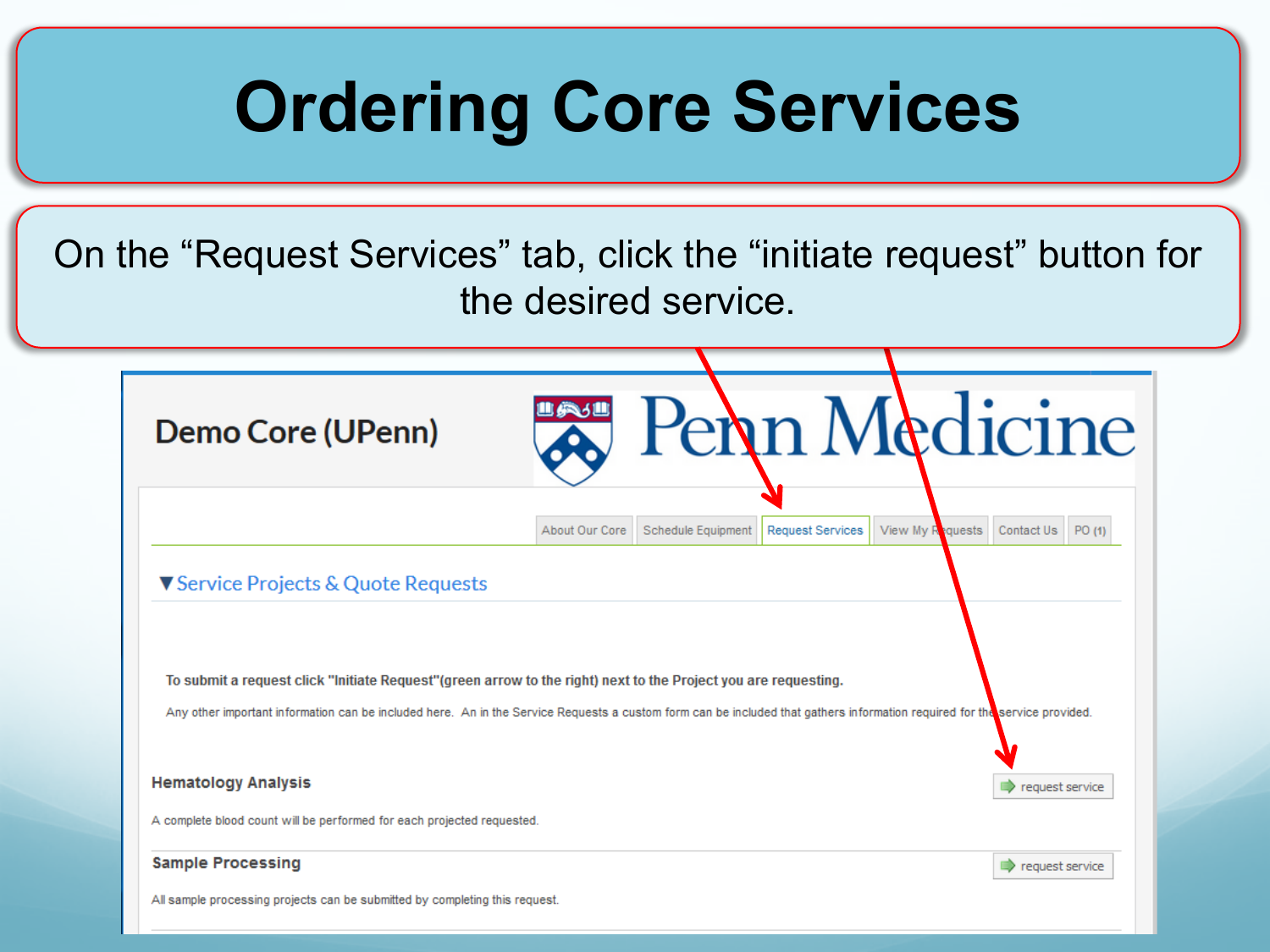#### There are 3 sections to Request Services

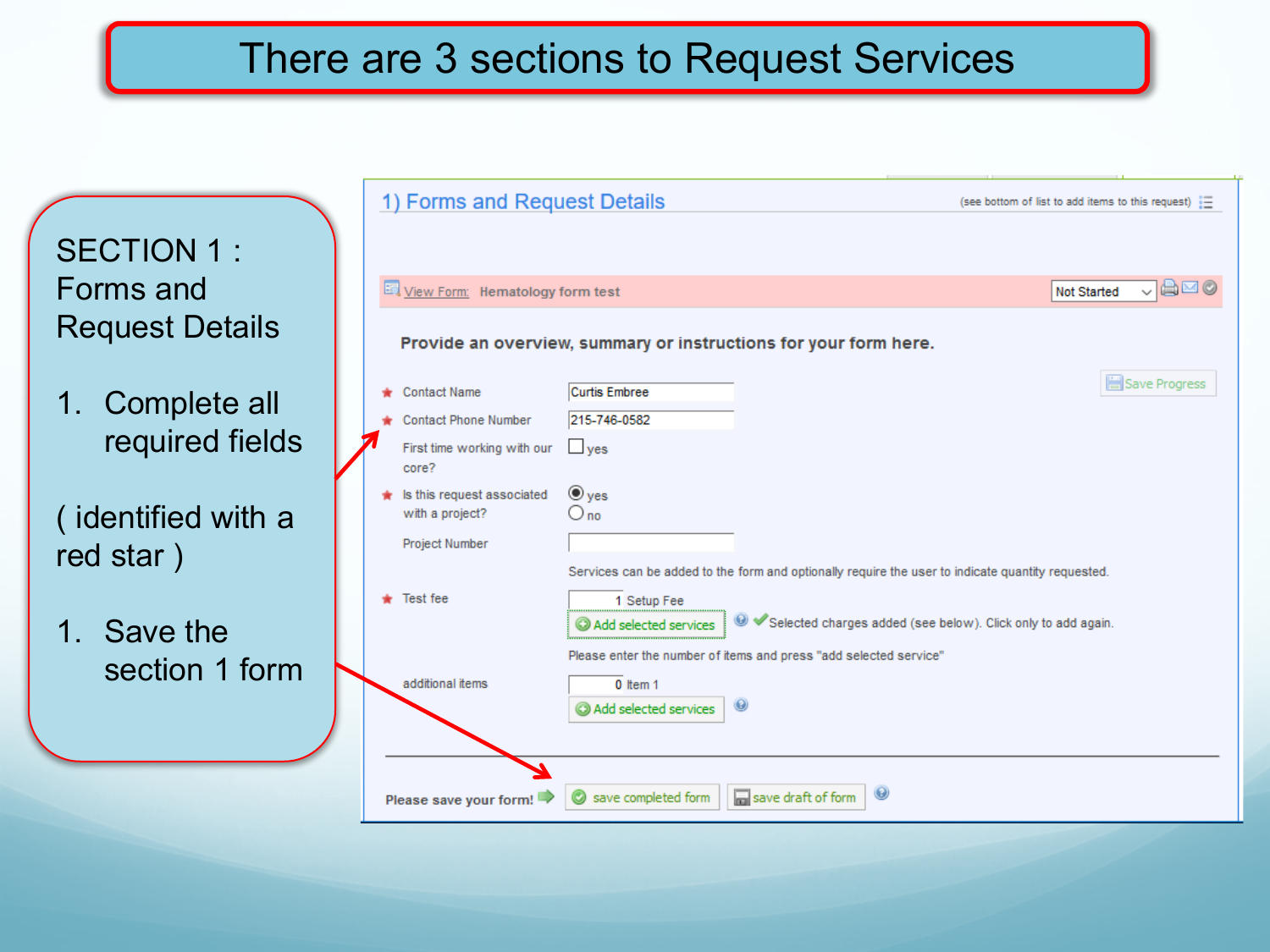#### There are 3 sections to Request a Consultation

The core will complete section 2 and send you a quote with the final price for your approval.

| 2) Cost                                                                                                                                                                                                                                                                                                                                                                                                                                                                                                                                     | <b>SECTION 3:</b>                                                    |
|---------------------------------------------------------------------------------------------------------------------------------------------------------------------------------------------------------------------------------------------------------------------------------------------------------------------------------------------------------------------------------------------------------------------------------------------------------------------------------------------------------------------------------------------|----------------------------------------------------------------------|
| Please provide the customer with a final quote for this request. The quote will be based on the services and charges you have added above and any "buffer" you have added.<br>The "buffer" amount is for services or charges that you have not yet defined but that you expect to arise during the course of the request.<br>Add value or percent buffer:<br>amount: 0<br>$\frac{9}{6}$<br>as percentage $\vee$<br>© Quote (total predicted cost):<br>\$60.00<br>(automatic total of any services, charges or buffer added to this request) | 1. Use the drop<br>down arrow<br>to choose a<br>fund for<br>payment. |
| 3) Payment Information<br>Please enter the Fund<br>Fund $\odot$<br>$\%$                                                                                                                                                                                                                                                                                                                                                                                                                                                                     | Submit your<br>2.<br>request to                                      |
| 1 100.0<br>Select Fund<br>$\frac{9}{6}$<br>$\checkmark$<br>Select Fund                                                                                                                                                                                                                                                                                                                                                                                                                                                                      | the core.                                                            |
| Test account for iLab testing - 400-4000-1-000000-5340-0000-0000 (Expires on November 1, 2019)<br>100.0%<br>+ Split Charge<br>enter additional payment information<br>a.                                                                                                                                                                                                                                                                                                                                                                    |                                                                      |
| X Cancel<br>submit request to core<br>save draft request                                                                                                                                                                                                                                                                                                                                                                                                                                                                                    |                                                                      |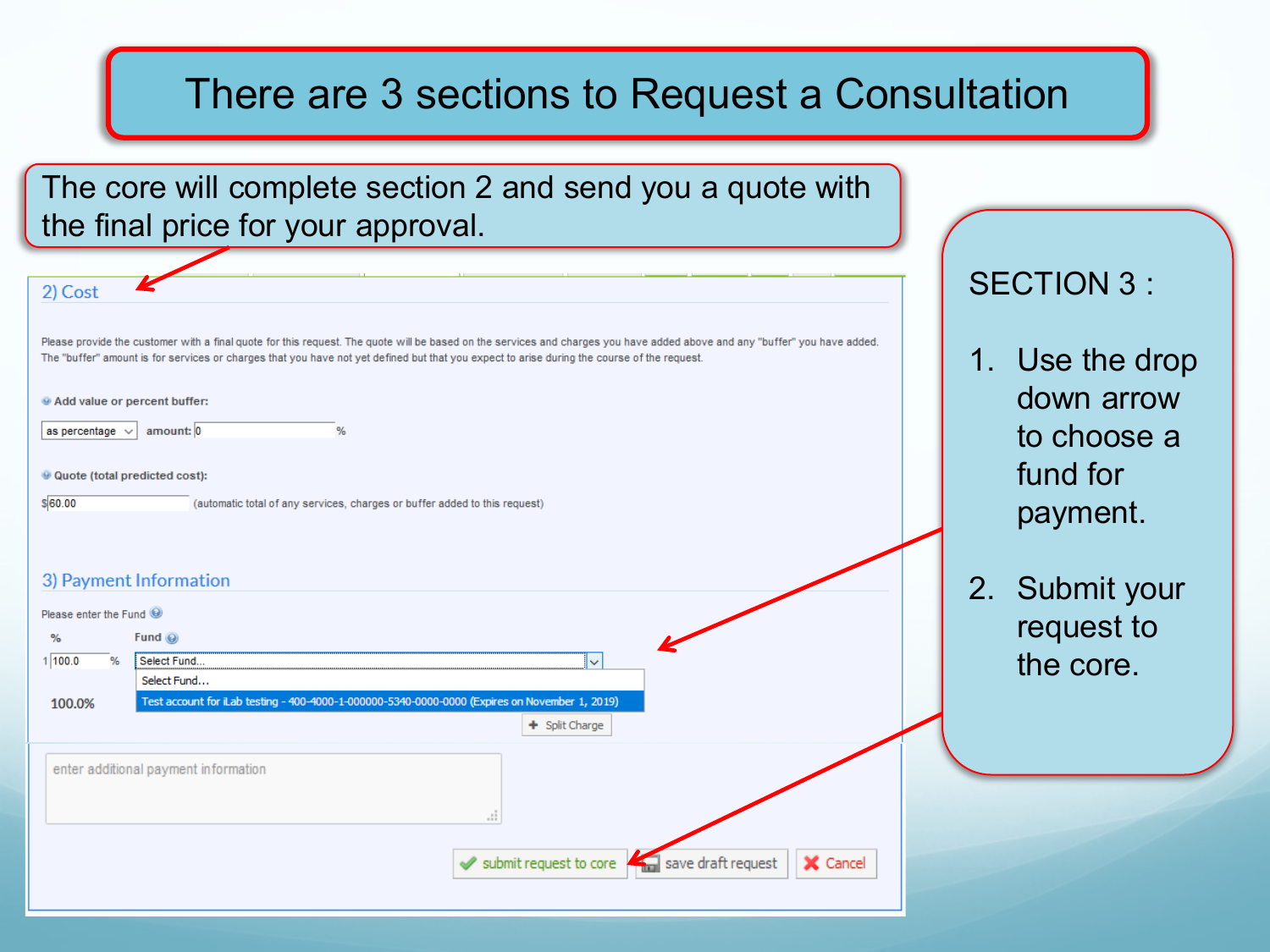## Scheduling Equipment

About Our Core

#### Demo Core (UPenn)



Request Services

View My Requests Contact Us

PO (1)

**Schedule Equipment** Go to Kiosk The header information on each tab can include any information important for reasearchers to know. For example: **Cancellation Policy** Users are allowed to cancel a reservation without penalty up to 'one hour' before the reservation start time. **Aria FACS - test** description pricing View Schedule Description of the Aria FACS, including what it does, the training requirements, etc. **Cell Sorter** description pricing View Schedule **Confocal Microscope** description pricing View Schedule Here is the description of the Compessi Microscope provided by the core facility. In the "Schedule Equipment" tab select a calendar to reserve, and click 'view schedule'.

Schedule Equipment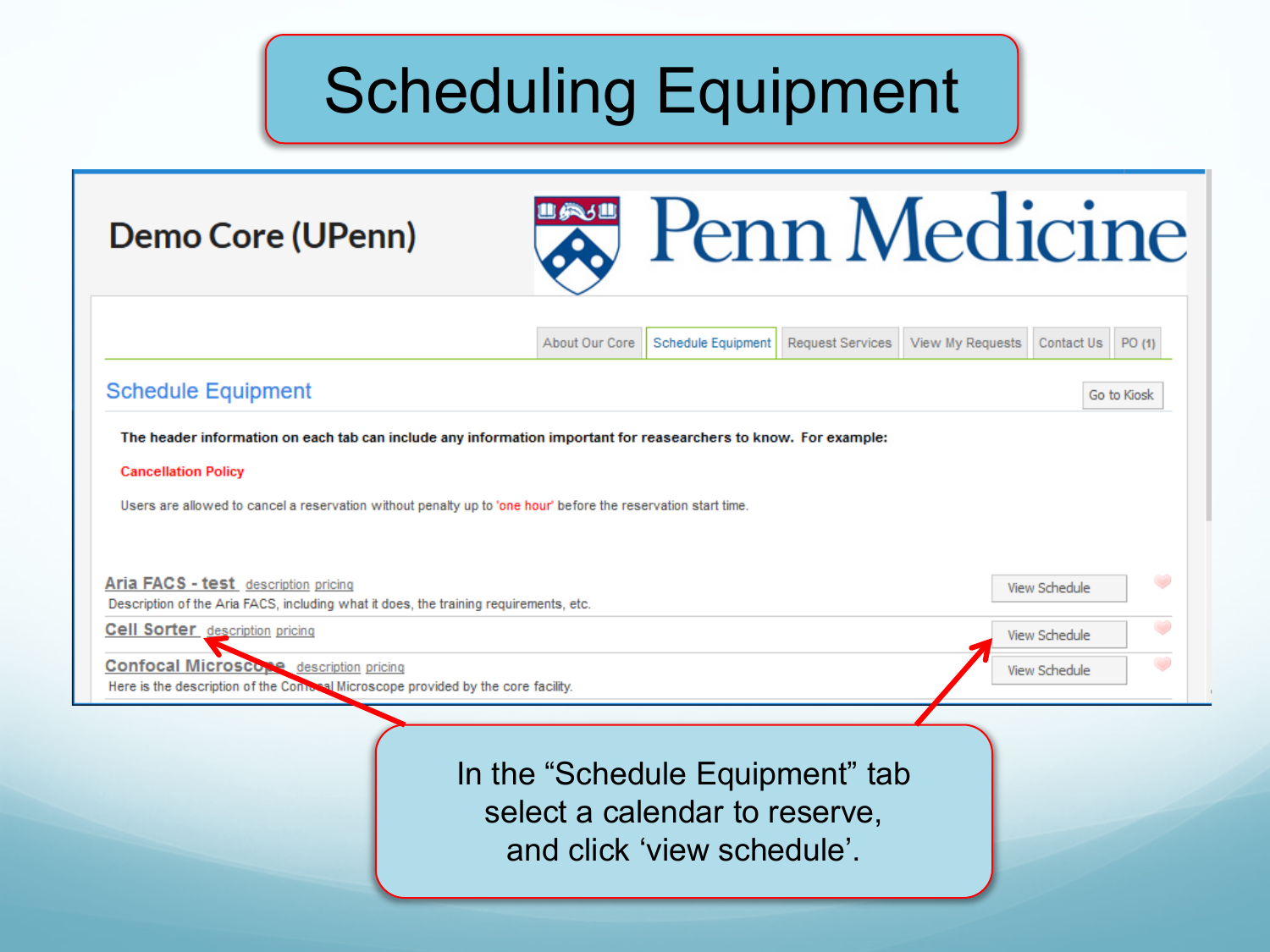## Scheduling Equipment

After clicking the view schedule option, you will see this screen:

|          |                  |           | Cell Sorter (Demo Core (UPenn)) |            |                       |                                                                                                                          |                       |                                                |                       |             |                         |
|----------|------------------|-----------|---------------------------------|------------|-----------------------|--------------------------------------------------------------------------------------------------------------------------|-----------------------|------------------------------------------------|-----------------------|-------------|-------------------------|
|          |                  |           |                                 |            |                       |                                                                                                                          |                       | Return to Schedules                            | Schedule              | Description | Other Schedules         |
|          |                  |           |                                 |            |                       | Please click and drag on the calendar below to schedule time. This calendar is in (GMT-05:00) Eastern Time (US & Canada) |                       |                                                |                       |             |                         |
|          |                  |           |                                 |            |                       |                                                                                                                          |                       | refresh frequently <b>&amp;</b> refresh events |                       |             | 三 legends & help        |
| Day      | Week             | Two weeks | Month                           | Multi View |                       | Sunday, Dec 30 - Saturday, Jan 05                                                                                        |                       |                                                |                       | Today       |                         |
|          | Sun, December 30 |           | Mon, December 31                |            | Tue, January 1        | Wed, January 2                                                                                                           | Thu, January 3        |                                                | Fri, January 4        |             | Sat, January 5          |
| 09:00 AM |                  |           | <b>Unassisted Use</b>           |            | <b>Unassisted Use</b> | <b>Unassisted Use</b>                                                                                                    | <b>Unassisted Use</b> |                                                | <b>Unassisted Use</b> |             |                         |
| 10:00 AM |                  |           |                                 | New event  | 10:15 AM - 11:30 AM   |                                                                                                                          |                       |                                                |                       |             |                         |
| 11:00 AM |                  |           |                                 |            |                       |                                                                                                                          |                       |                                                |                       |             |                         |
| 12:00 PM |                  |           |                                 |            |                       |                                                                                                                          |                       | Click and drag your                            |                       |             |                         |
| 01:00 PM |                  |           |                                 |            |                       |                                                                                                                          |                       | cursor across the                              |                       |             |                         |
| 02:00 PM |                  |           |                                 |            |                       |                                                                                                                          |                       |                                                |                       |             | calendar to select your |
| 03:00 PM |                  |           |                                 |            |                       |                                                                                                                          |                       | reservation time                               |                       |             |                         |
| 04:00 PM |                  |           |                                 |            |                       |                                                                                                                          |                       |                                                |                       |             |                         |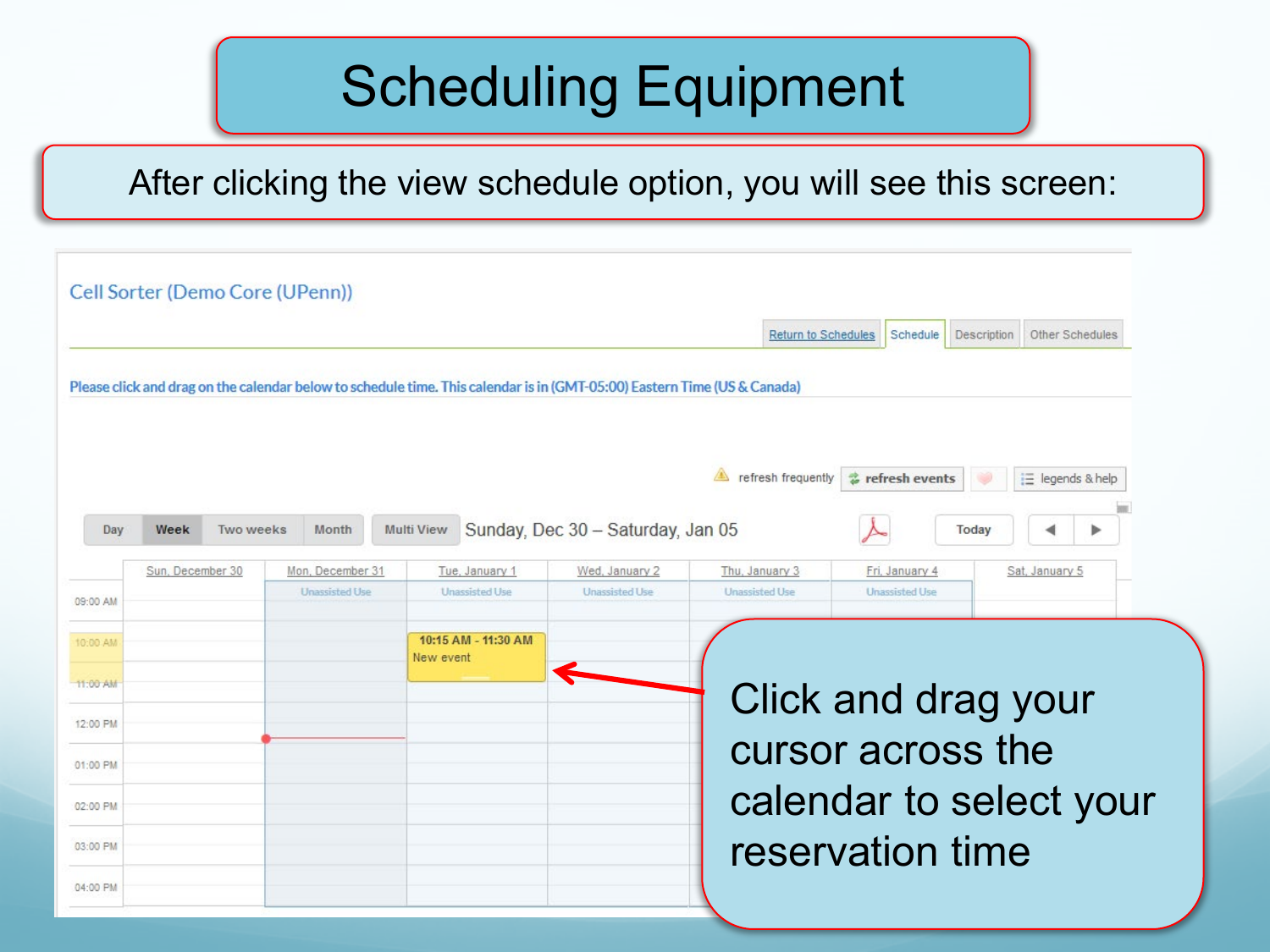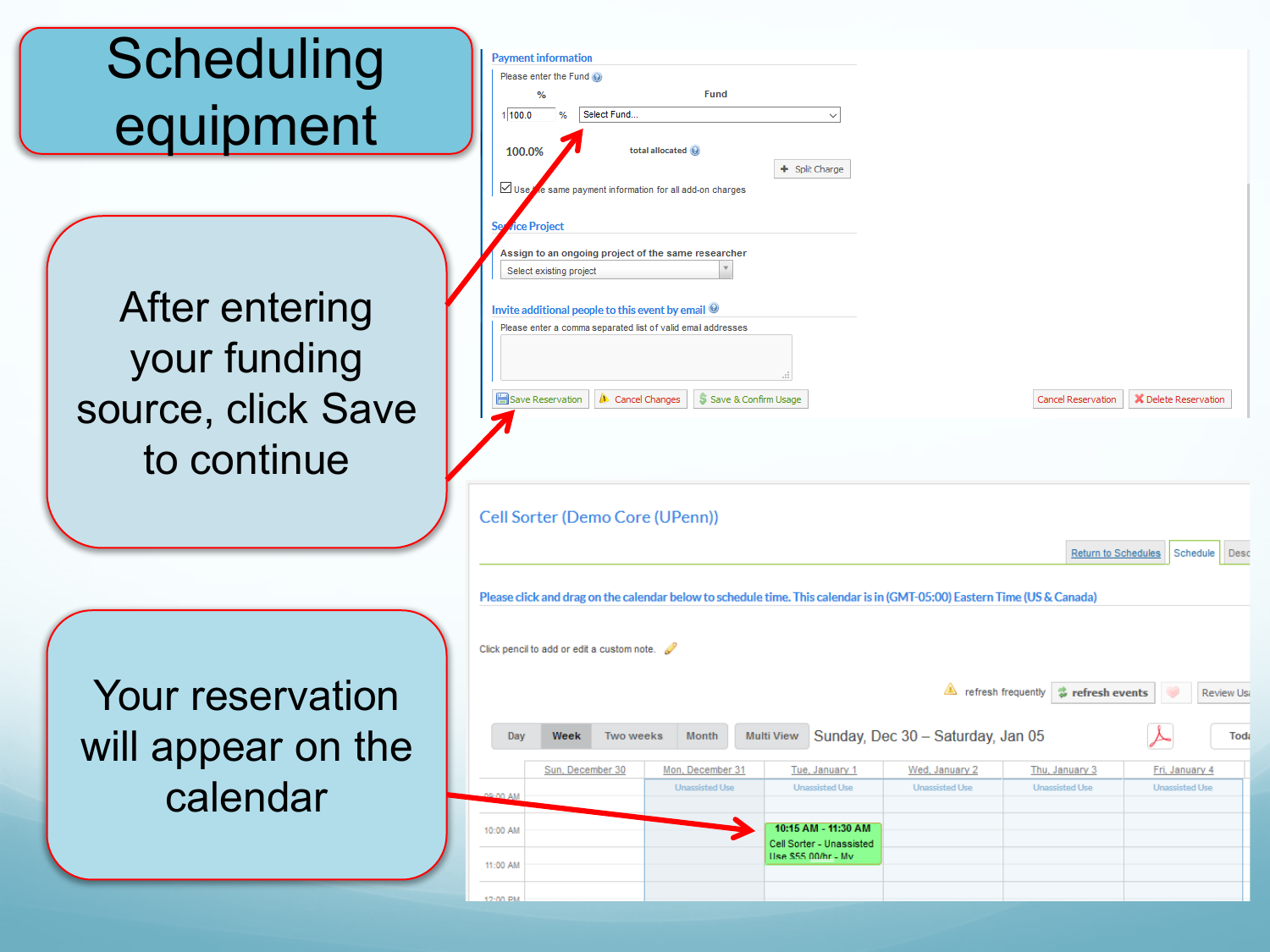## Scheduling Equipment

Please note:

If you must cancel your scheduled session, log into the system and delete it from the calendar as soon as possible, or you may be charged for the session.